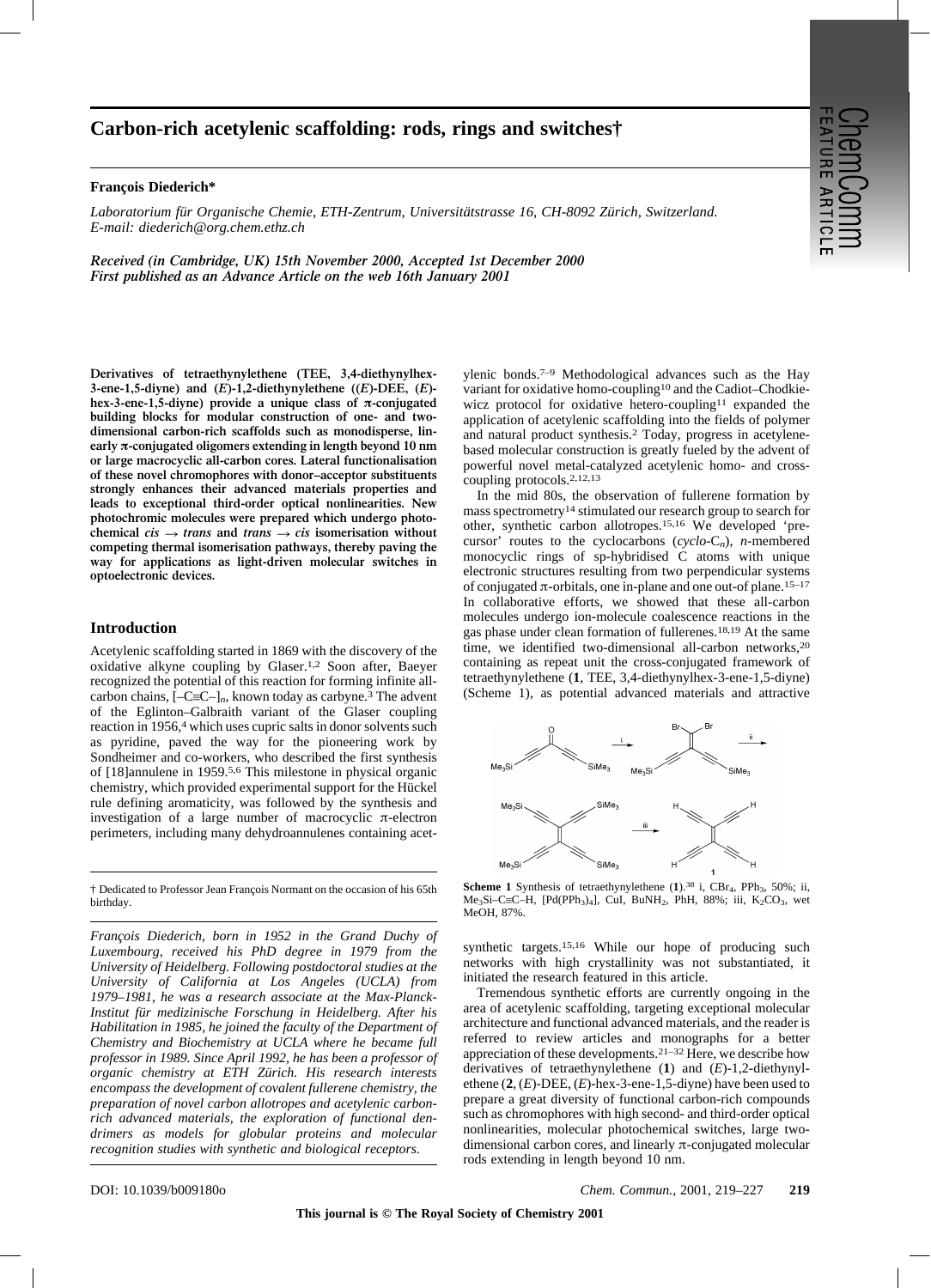

# **Synthesis and properties of tetraethynylethenes and (***E***)-1,2-diethynylethenes**

Tetrakis(phenylethynyl)ethene (**3**) was the first TEE derivative synthesised by Hori *et al.* in 1969,<sup>33,34</sup> and the first peralkylated and persilylated derivatives were reported later in the 70s by Hauptmann.35 Taking advantage of modern Pd(0)-catalyzed cross-coupling methods,12 our research group introduced in the early 90s more general synthetic protocols, providing access not only to the parent compound **1**36 but also to virtually any desired substitution pattern about the central ten-carbon TEE core. These methods have been comprehensively reviewed;<sup>37</sup> they are illustrated in Schemes 1 and 2 for the synthesis of TEE **1**38 and (*E*)-DEE **4**.39



**Scheme 2** Synthesis of  $(E)$ -1,2-diethynylethene  $4.39$  i, Me<sub>3</sub>Si–C=C–H,  $[PdCl<sub>2</sub>(PPh<sub>3</sub>)<sub>2</sub>]$ , CuI, NEt<sub>3</sub>, 20 °C,  $\approx$  50%; ii, DIBAL-H, CH<sub>2</sub>Cl<sub>2</sub>, 0 °C, 85%; iii, Me<sub>2</sub>Bu'SiCl, Et<sub>3</sub>N, DMAP, 25 °C, 98%; iv, K<sub>2</sub>CO<sub>3</sub>, MeOH, 25 °C, 90%. DIBAL-H = diisobutylaluminum hydride, DMAP = 4-(*N,N*dimethylamino)pyridine.

Recently, another general procedure for the synthesis of hex-3-ene-1,5-diynes was described by Jones and co-workers which does not rely on Pd(0)-catalyzed cross-coupling.40 A large variety of (*E*)- or (*Z*)-DEE and TEE derivatives could be prepared using the carbenoid coupling–elimination strategy shown in Scheme 3.



**Scheme 3** DEEs and TEEs by a carbenoid coupling–elimination strategy. i, LHMDS, HMPA, THF, 280 °C; ii, Bu4NF, THF, 70% (DEE), 90% (**1**); yields over 2 steps.<sup>40</sup> LHDMS = lithium hexamethyldisilazane, HMPA = hexamethylphosphorous triamide.

Another synthesis of TEE derivatives results from the acidcatalyzed thermal elimination of an orthoester moiety from 1,1,2,2-tetraethynylethane (3,4-diethynylhexa-1,5-diyne) derivatives (Scheme 4).41

The stability of TEE and DEE derivatives largely depends on the number of free ethynyl residues in the molecule. If all



Scheme 4 TEEs by acid-catalysed orthoester thermolysis. i, (EtO)<sub>3</sub>CH, cat. CSA, CH<sub>2</sub>Cl<sub>2</sub>, 94%; ii, CSA, 150 °C, 0.1 Torr, 5 min, 25–33%.<sup>41</sup> CSA = camphorsulfonic acid.

acetylene residues are silylated, alkylated or arylated, the compounds are kinetically very stable and display high melting points or decomposition points which in the case of arylated derivatives reach 200 °C and higher. With increasing number of free terminal alkyne groups, the stability rapidly decreases: derivatives with two ethynyl residues already are quite labile in the neat state and the parent TEE **1** rapidly decomposes at 25 °C. Remarkably, we never observed any Bergman cycloaromatisation of TEEs and DEEs;<sup>42,43</sup> at higher temperatures, other decomposition channels presumably become dominant.

Over 30 X-ray crystal structures of TEE and DEE derivatives have been solved.<sup>44</sup> They all revealed fully or nearly planar  $\pi$ conjugated carbon cores, which in most cases, also include terminal aryl rings. In some solid-state structures, terminal aryl rings are not in plane with the central core, presumably due to crystal packing effects. In these cases, they adopt an orthogonal orientation, thereby maintaining conjugation with the second set of  $\pi$ -orbitals in the adjacent C $\equiv$ C bond. The length of the central C=C double bond in TEE and DEE cores usually varies between 1.34 and 1.37 Å, whereas the C $\equiv$ C triple bond lengths vary between 1.17 and 1.22 Å.45

One of the striking characteristics of TEE derivatives is the complete chemical inertness of the central olefinic bond. All attempts to add electrophiles, carbenes, 1,3-dienes or 1,3-dipoles to this electron-deficient46 bond failed.47 Thus, 1,3-dipolar cycloaddition with diazomethane occurred at one of the  $C=$ bonds rather than at the central C=C bond. Similarly, oxidations or epoxidations of this bond were unsuccessful and epoxide **5** could only be prepared in an indirect way as shown in Scheme 5.48



**Scheme 5** Synthesis of epoxide 5. i, MeSO<sub>2</sub>Cl, NEt<sub>3</sub>, CH<sub>2</sub>Cl<sub>2</sub>, -20 °C  $\rightarrow$ 20 °C, 80%.48

# **Functional advanced materials based on arylated TEEs and DEEs**

The physical properties of the TEE and DEE chromophores are further enhanced by arylation, generating a variety of desirable functional derivatives for advanced materials applications. Thus, the fully planar tetraphenyl derivative 3 and the  $\pi$ acceptors 2,4,7-trinitrofluoren-9-one or (2,4,7-trinitrofluoren-9-ylidene)malononitrile form highly ordered donor-acceptor  $\pi$ complexes of 1:2 donor–acceptor stoichiometry in the solid state.49,50 The donor/acceptor orientation in the extended layer structures seen in the crystals is electrostatically controlled and shows a good correlation with the calculated atom-centered point charges on both components.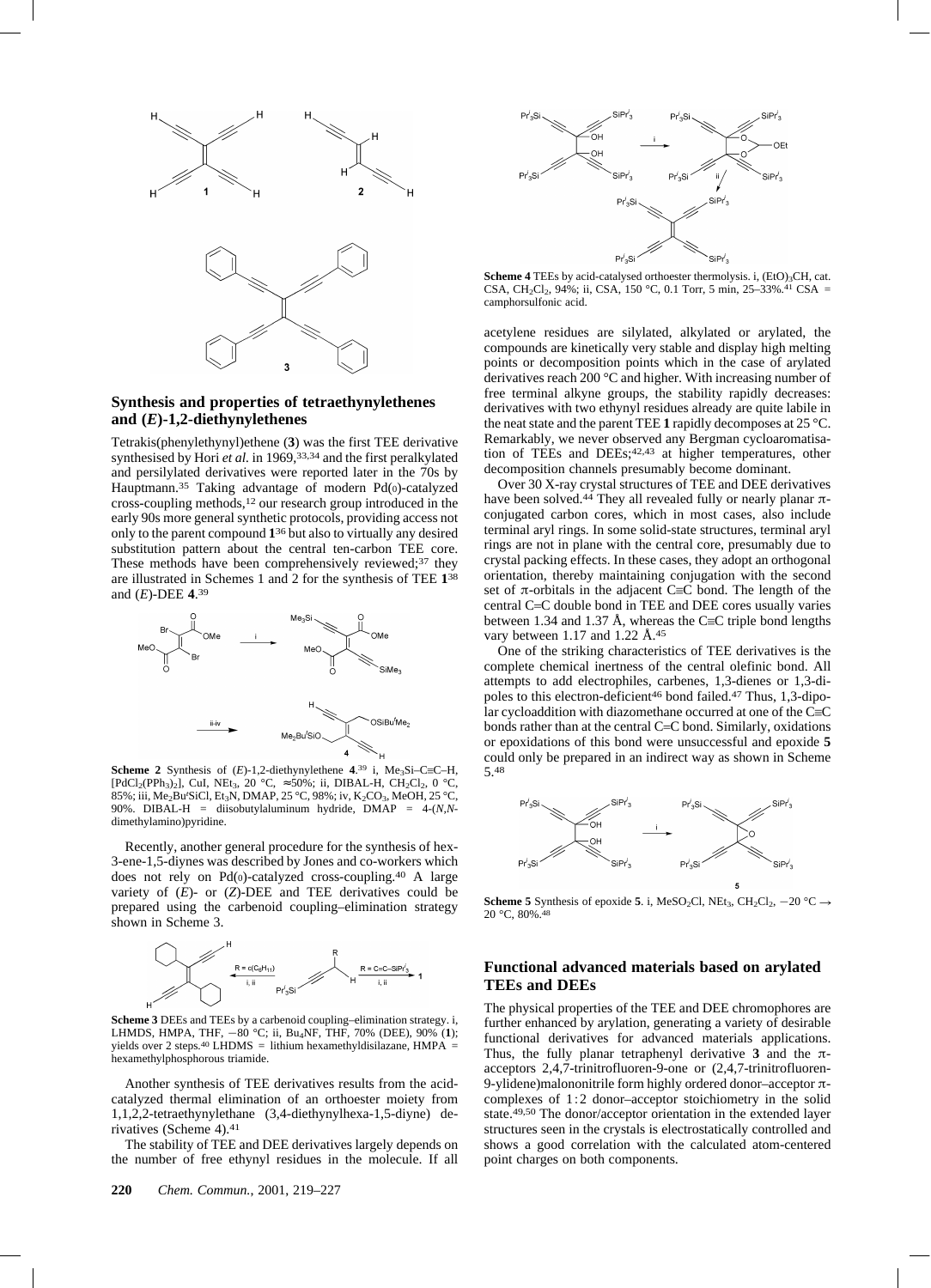One of the most interesting properties of arylated TEEs and DEEs is their ability to undergo reversible, photochemical *trans*  $\rightarrow$  *cis* and *cis*  $\rightarrow$  *trans* isomerisation.<sup>51</sup> These isomerisations are not observed in the corresponding derivatives lacking aryl substituents. Since both *cis* and *trans* forms benefit from strainfree planarity—in contrast to azobenzenes<sup>52</sup> and stilbenes<sup>53</sup> which are nonplanar in the *cis* forms—the photochemical processes are not accompanied by undesirable thermal isomerisation, a quality reached only in a very small number of photochromic materials known today.54 The photoisomerisation is of substantial preparative use and was applied to the synthesis of donor–acceptor substituted TEEs, such as **6** and **7**, for nonlinear optical studies (Scheme 6).44*c* A detailed in-





merisation was also shown to occur electrochemically at the stage of the dianion.45*c*

We have taken advantage of the photochemical *trans–cis* isomerisation process to construct light-driven molecular switches.55 Compounds (*R,R*)-**8** and (*R,R*)-**9** are hybrid systems consisting of a TEE core with two attached  $(R)$ -configured 1,1'binaphthalene moieties (Scheme 7).<sup>56</sup> They can be reversibly



**Scheme 7** The couple (*R,R*)-**8**/(*R,R*)-**9** represents a novel, fully light-driven molecular switch.<sup>56</sup>

interconverted in CH<sub>2</sub>Cl<sub>2</sub> solutions with light of  $\lambda = 398$  or 323 nm. No thermal isomerisation was observed at room temperature, and the system displayed high resistance to photofatigue.

A further enhancement in complexity of molecular functions that can be expressed with TEE derivatives was achieved with the synthesis of the three-way chromophoric molecular switch (*E*)-**10** (Scheme 8).57 This compound contains three addressable



**Scheme 8** Two of the three switching functions expressed by the three-way chromophoric molecular switch  $(E)$ -10.<sup>57</sup> The third one (not shown) is the *trans–cis* isomerisation of the TEE core.

**Scheme 6** Synthesis of donor–acceptor substituted TEEs **6** and **7** by photochemical *trans–cis* isomerisation.<sup>44*c*</sup> i, *p*-O<sub>2</sub>N-C<sub>6</sub>H<sub>4</sub>I, [PdCl<sub>2</sub>(PPh<sub>3</sub>)<sub>2</sub>], CuI, NEt<sub>3</sub>, 20 °C, 66%; ii, *hv* (366 nm), Et<sub>2</sub>O, 37%; iii, Bu<sub>4</sub>NF, wet THF; iv, *p*-O<sub>2</sub>N-C<sub>6</sub>H<sub>4</sub>I, [PdCl<sub>2</sub>(PPh<sub>3</sub>)<sub>2</sub>], CuI, NEt<sub>3</sub>, 20 °C, 56% (2 steps); v, *hv* (366 nm), CHCl<sub>3</sub>, 20%.

vestigation revealed a strong dependence of the quantum yields for photoisomerisation from the pattern and degree of aryl functionalisation, solvent polarity and excitation wavelength.51 For a bis(4-nitrophenyl)-substituted DEE, the *trans–cis* isosubunits which undergo individual reversible switching cycles: (i) a central TEE core which can be reversibly photoisomerised between its *cis* and *trans* forms, (ii) a dihydroazulene unit that can be transformed upon irradiation into a vinylheptafulvene (vinyl-7-methylenecyclohepta-1,3,5-triene) moiety58 and (iii) a proton-sensitive *N,N*-dimethylanilino group. Of the eight resulting possible interconverting states, a total of six could be detected. Individual interconversion processes such as three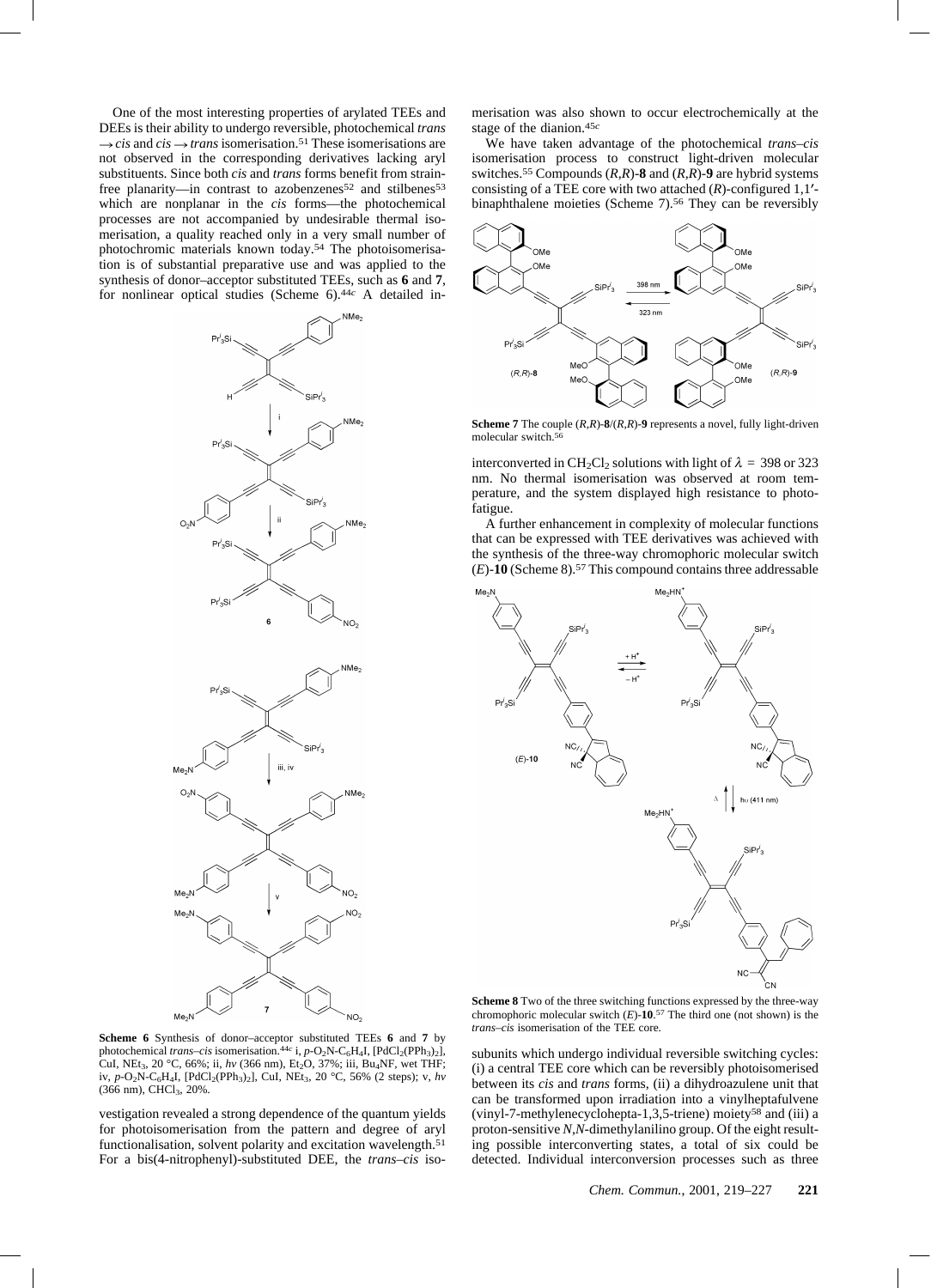'write–erase' processes and one process mimicking the function of an AND logic gate could be separatively addressed. The latter process relies on the interesting observation that the photochemical opening of the dihydroazulene to the vinylheptafulvene moiety occurs only after protonation of the dimethylamino group, as shown in Scheme 8. We are now investigating in interdisciplinary collaboration, whether TEE- and DEEbased molecular switches could find application in photoaddressable memory storage and readout devices or as waveguides.59

Donor–acceptor substituted TEEs display some of the highest known third-order optical nonlinearities<sup>60</sup> and in case of acentricity, also very large second-order nonlinear optical effects.61 Comprehensive investigations by Günter, Bosshard and co-workers under non-resonant conditions helped to establish structure–property relationships which provide useful guidance for the future design of nonlinear optical materials.<sup>60</sup> In particular, these studies clearly demonstrated the important role of two-dimensional conjugation in enhancing third-order nonlinear optical effects.62 The highest values of the second hyperpolarisability,  $\gamma$ , that describes molecular third-order nonlinear optical effects,63 were measured for perarylated TEEs such as **7** (Scheme 6), **11**,44*c* **12**44*b* or **13**44*b* in which as many as six conjugation paths are effective (Scheme 9). In addition to



**Scheme 9** Top: schematic representation of the possible conjugation pathways in perarylated TEEs. Paths *a* and *b* depict *trans-* and *cis*-linear conjugation, and path *c* depicts geminal cross conjugation. (D donor, A acceptor). Bottom: fully two-dimensionally conjugated chromophores with high second hyperpolarisabilities,  $\gamma^{60,64}$ 

full two-dimensional conjugation, low molecular symmetry was also found to be of particular importance for enhancing thirdorder nonlinear optical effects. Thus, the lower-symmetrical nitrothienyl derivative 13 gave a higher value for  $\gamma$  than obtained for **7**, **11** or **12** possessing higher molecular symmetries. A theoretical model was derived to explain these experimental findings;64 the reader is referred to the original literature for more details.

#### **Two-dimensional scaffolding: expanded carbon cores**

Two families of molecules featuring large all-carbon cores were constructed from suitably functionalised TEE derivatives, perethynylated dehydroannulenes and expanded radialenes. Oxidative Glaser–Hay macrocyclisation of *cis*-bis(trialkylsilyl)-protected TEEs yielded the per(silylethynylated) octadehydro[12]annulenes **14a**,**b** and dodecadehydro[18]annulenes **15a,b** with fully planar  $\pi$ -conjugated carbon cores as evidenced by X-ray crystallography (Scheme 10).65,66 The yellow-colored



**Scheme 10** Planar, perethynylated aromatic (**15a**,**b**) and antiaromatic (**14a**,**b**) dehydroannulenes.65,66

[18]annulenes **15a**,**b**, with a large HOMO–LUMO gap (2.57 eV in pentane) are aromatic, whereas the purple-colored [12]annulenes **14a**,**b**, with a smaller HOMO–LUMO gap (1.87 eV), are antiaromatic. Electrochemical studies<sup>46,66</sup> showed that [12]annulene **14b** undergoes stepwise one-electron reductions ( $E^{\circ}$  =  $-0.99$  and  $-1.46$  eV *vs.* Fc/Fc<sup>+</sup> (ferrocene/ferricinium couple) in THF) more readily than [18]annulene **15a** ( $E^{\circ} = -1.12$  and  $-1.52$  V). This redox behavior is best explained by the formation of an aromatic  $[4n + 2]$   $\pi$ -electron dianion from antiaromatic **14b**, whereas **15a** loses its aromaticity upon reduction. Removal of the six silyl-protecting groups in **15a** yielded the perethynylated derivative with the molecular formula  $C_{30}H_6$  which was stable in dilute solutions for a few days at  $-20$  °C in the dark. All attempts, however, to prepare crystalline networks15,16 by oxidative acetylenic coupling failed.

Formal insertion of ethynediyl $67$  or buta-1,3-diynediyl moieties between each pair of vicinal *exo*-methylene units in the cyclic framework of radialenes leads to the carbon-rich expanded radialenes of which the perethynylated derivatives **16a**–**c** are the first representatives (Scheme 11).66,68 They possess nanometer-sized carbon sheets with diameters, not including the SiPr*i* <sup>3</sup> groups, of *ca.* 17 (**16a**), 19 (**16b**) and 22 (**16c**) Å. They are amazingly stable and readily soluble compounds with melting points above 220 °C and can be viewed as persilylated  $C_{40}$ ,  $C_{50}$  and  $C_{60}$  isomers, respectively. Mass spectrometric analysis revealed that even larger carbon sheets extending to  $C_{120}$  cores are formed and, with the recent advances in gel permeation chromatographic (GPC) techniques, we are currently attempting their separation and characterisation. Electrochemical investigations showed that **16a**–**c** are powerful electron acceptors, capable of undergoing multiple reversible one-electron reductions, but are not readily oxidized. Both UV/Vis and electrochemical analyses suggested that cross-conjugation is not very effective in the macrocyclic perimeters and that the extent of  $\pi$ -electron delocalisation in all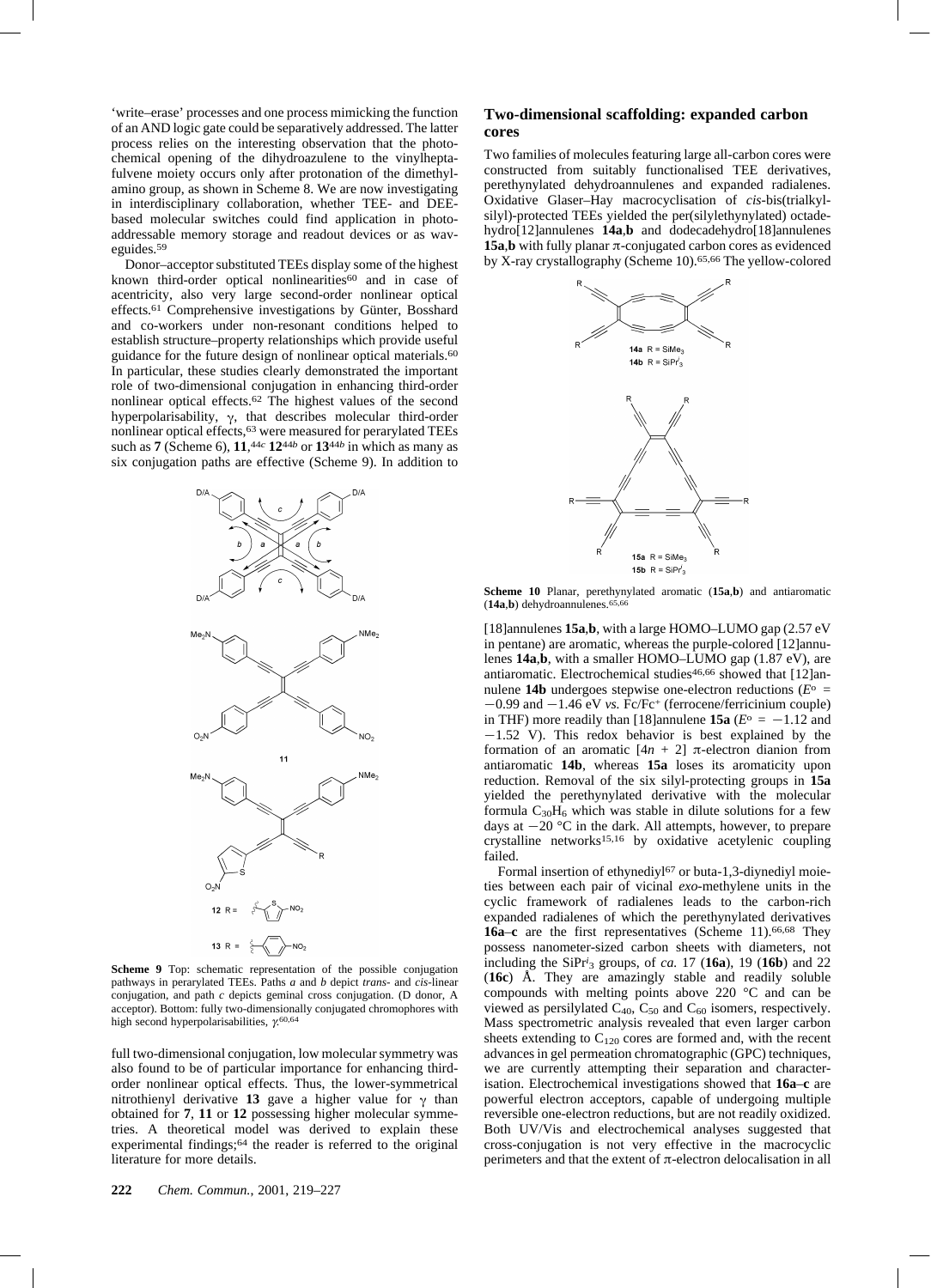

**Scheme 11** Expanded radialenes **16a**–**c** and **17a**–**c**. 66,68,69

three compounds is limited to the longest linearly-conjugated  $\pi$ electron fragment corresponding to a dodeca-3,9-diene- $1,5,7,11$ -tetrayne-1,12-diyl moiety  $(-C\equiv C-CRC-C\equiv C-C)$  $C=C-CR=CR-C\equiv C-$ ).

The materials properties of the expanded radialenes were greatly enhanced upon donor functionalisation, leading to the stable derivatives **17a–c** with fully planar  $\pi$ -chromophores.<sup>69</sup> These compounds exhibit large third-order nonlinear optical coefficients, can be reversibly reduced or oxidised, and form Langmuir monolayers at the air–water interface. Particularly intriguing is the UV/Vis spectrum of trimeric **17a**, which features a strong low-energy absorption band in the visible region with an exceptionally large molar extinction coefficient  $(\varepsilon = 171\,000\,\text{dm}^3\,\text{cm}^{-1}\,\text{mol}^{-1}$  at  $\lambda_{\text{max}} = 646\,\text{nm}$ ). The studies with expanded radialenes executed so far suggest that  $\pi$ electron delocalisation in these cross-conjugated macrocycles is not well understood, and high-level theoretical calculations of the structural and electronic properties of these large perimeters would be very desirable.

## **Novel linearly**  $\pi$ **-conjugated oligomers and polymers with all-carbon backbones**

After the introduction of the Pd(0)-catalysed cross-couplingbased syntheses of TEEs and DEEs in 1991,36 we rapidly became interested in applying these building blocks to the construction of novel oligomers<sup>70</sup> and polymers with linearly  $\pi$ conjugated all-carbon backbones. In particular, we targeted the first synthesis of poly(triacetylene)s (PTAs),<sup>71</sup> thereby extending the progression of all-carbon polymer backbones which leads from polyacetylene72 to poly(diacetylene)73 and, ultimately, to carbyne<sup>74</sup> (Scheme 12).<sup>39</sup>

Starting from suitable TEE or DEE monomers, we prepared by oxidative acetylenic coupling under end-capping conditions



**Scheme 12** Progression of linearly  $\pi$ -conjugated all-carbon backbones from *trans*-polyacetylene to carbyne.39

several larger-chain PTA polymers such as air-stable **18**–**20** (Scheme 13).39,69 Deep red–brown **18** was soluble in hot CHCl3



20 R =  $CH_2OSiBu^tMe_2$   $M_n = 11300, X_n = 31$ 

**Scheme 13** Poly(triacetylene) polymers prepared by oxidative acetylenic coupling under end-capping conditions.<sup>39,69</sup>  $M_n$  = number-averaged molecular weight,  $X_n$  = degree of oligomerisation.

and in 1,2-dichlorobenzene above 65 °C and showed an optical gap of  $E<sub>g</sub> = 2.0$  eV which is in the range of the values measured for poly(diacetylene)s.75 It can be reversibly reduced at the remarkably low potential of  $E = -0.65$  V (*vs.* Fc/Fc<sup>+</sup>).<sup>39</sup> In polymer **19**, with laterally appended donor groups, the optical gap is substantially reduced as compared to **18** and appears at *E*<sup>g</sup> = 1.6 eV.69 Lacking the laterally appended alkynyl groups, the optical gap in **20** is raised to  $E<sub>g</sub> = 2.4$  eV.

A particularly interesting accomplishment in the chemistry of poly(triacetylene)s is their first synthesis by topochemically controlled polymerisation of hexa-1,3,5-triynes in the crystal, which was recently described by Fowler and co-workers.76 A highly original supramolecular control of spatial alignment and orientation of the hexa-1,3,5-triynes in the crystal lattice was required for this 1,6-polymerisation to occur.

In the largest body of our work on PTA rods, we focused on the preparation and study of monodisperse oligomeric series as models for the corresponding infinite polymers.77 We first prepared by oxidative coupling under end-capping conditions the two oligomeric series **21a**–**e**78,79 and **22a**–**f**,80 extending in length up to 5 nm (Scheme 14). Compounds in series **21a**–**e** undergo facile one-electron reduction, with the number of reversible reduction steps being equal to the number of TEE moieties in each molecular rod. Thus, the first reduction of **21a**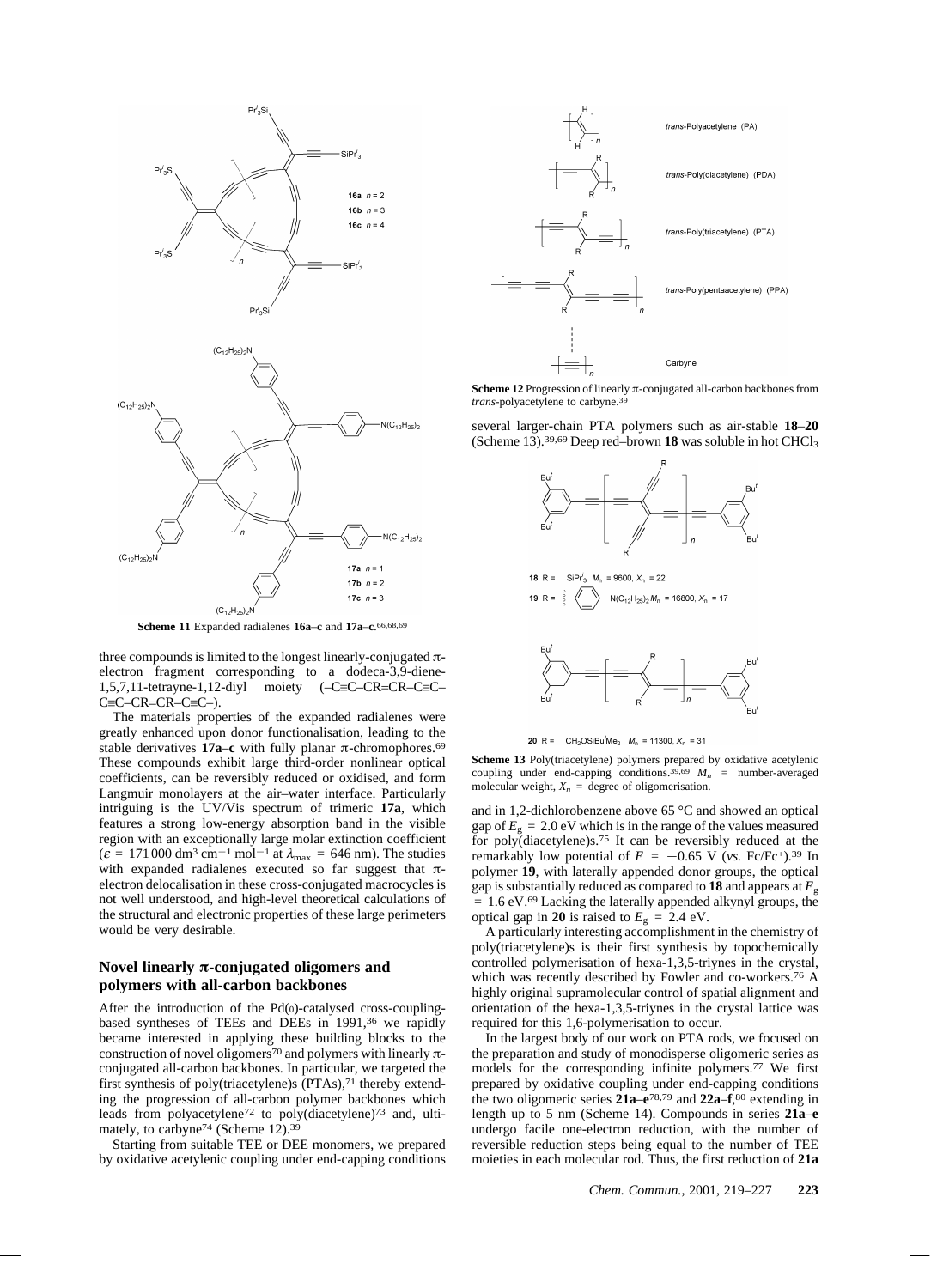

**Scheme 14** Poly(triacetylene) oligomers prepared by oxidative acetylenic coupling.78–80,82,83,85,86

occurs at  $E = -1.57$  V (*vs.* Fc/Fc<sup>+</sup> in THF) whereas the first reduction of 49.2 Å long **21e** is much more facile, occurring at  $-1.07$  V. The highly colored oligomers are amazingly stable to air and can be stored on the laboratory bench for months without decomposition. Correspondingly, no oxidation of these rods was observed in THF below 1.0 V (*vs.* Fc/Fc+).

Of particular interest was the determination of the effective conjugation length (ECL)81 in PTA oligomers and polymers. The effective conjugation length indicates the number of repeat units in a conjugated polymer that is required to furnish sizeindependent properties. From the chain-length dependence of the linear and third-order nonlinear optical properties of oligomers **22a**–**f** (Scheme 14), the effective conjugation length was extrapolated in the range of 7–10 monomer units, corresponding to 42–60 carbon–carbon bonds. It is noticeable that most linearly  $\pi$ -conjugated polymers show an ECL in this length range.77*a*,81

In more recent work, we prepared the series of stable monodisperse PTA oligomers **23a**–**h** (Scheme 14) which extend up to a 17.8 nm long 24-mer.82,83 This is the longest known molecular rod featuring a fully conjugated non-aromatic carbon backbone. This series enabled for the first time the investigation of the evolution of the physicochemical properties of PTAs into the higher oligomeric regime where saturation of the properties becomes apparent. In good agreement with the extrapolative studies conducted with the previous oligomeric series **22a**–**f**, evaluation of linear (UV/Vis) and nonlinear (third-harmonic generation (THG) and degenerate four-wave mixing (DFWM)) optical properties, Raman scattering and electrochemical data supported an onset of saturation at about  $n = 10$  monomeric units, corresponding to 60 carbon–carbon bonds. Based on the spectroscopic data, we had proposed a preference of the molecular rods for adopting a planar s-*trans* conformation (orientation of two adjacent double bonds with respect to the bridging buta-1,3-diynediyl linker) of the  $\pi$ -conjugated backbone.82 Such a conformational preference was recently confirmed by an X-ray crystal structure analysis of 4-mer **23c**.83 The nonlinear optical investigations showed a power law dependence ( $\gamma \propto n^a$  with  $a \approx 2.5$ ) of the second hyperpolarisability  $\gamma$  on the number of monomeric repeat units  $n$  until a smooth saturation is reached. The experimentally observed power law dependence as well as the measured upper boundary for electron delocalisation in a one-dimensional molecular wire (about 60 carbon–carbon bonds) were nicely reproduced in quantum-mechanical calculations using the Valence Effective Hamiltonian (VEH) method combined to a Sum-Over-States (SOS) formalism.84

These investigations were further extended to two families of monodisperse terminally donor–donor and acceptor–acceptor functionalised PTA oligomers **24a**–**f** and **25a**–**f** (Scheme 14).85 A dramatic influence of the end-groups on the electronic properties of these materials was observed. As an example, saturation of the linear optical properties in the donor–donor series **24a**–**f** occurred already at the stage of 4-mer **24d**, whereas the properties of the acceptor–acceptor series **24a**–**f** resembled much more those of the Me3Si-end-capped PTA oligomers **22a**–**f**.

In another approach,<sup>86</sup> the PTA oligomers were dendritically encapsulated87 into shells of Fréchet-type88 (**26**–**28**, Scheme 14) or carbosilane dendrons.89 As an important result, UV/Vis studies demonstrated that the insulating dendritic layers do not alter the electronic characteristics of the PTA backbone, even at higher generation level. Electronic conjugation involving the acetylenic fragments in the PTA backbone is presumably best described as being cylindrical rather than resulting from orbital overlap within a distinct plane and is therefore maintained upon rotation about  $C(sp)$ – $C(sp)$  and  $C(sp)$ – $C(sp^2)$  single bonds. This conclusion, which requires further validation coming from other studies, is of substantial importance for the rich area of acetylenic scaffolding.90

Moving further along the progression from polyacetylene to carbyne (Scheme 12), we recently prepared the first series of monodisperse poly(pentaacetylene) (PPA) oligomers **29a**–**c** (Scheme 15).86*b* Compared to the corresponding PTA oligo-



**Scheme 15** Synthesis of the first poly(pentaacetylene) oligomers **29a**–**c**. 86*b* i, CuCl, TMEDA, air, CH2Cl2, 20 °C, 10% (**29a**), 6% (**29b**), 3% (**29c**).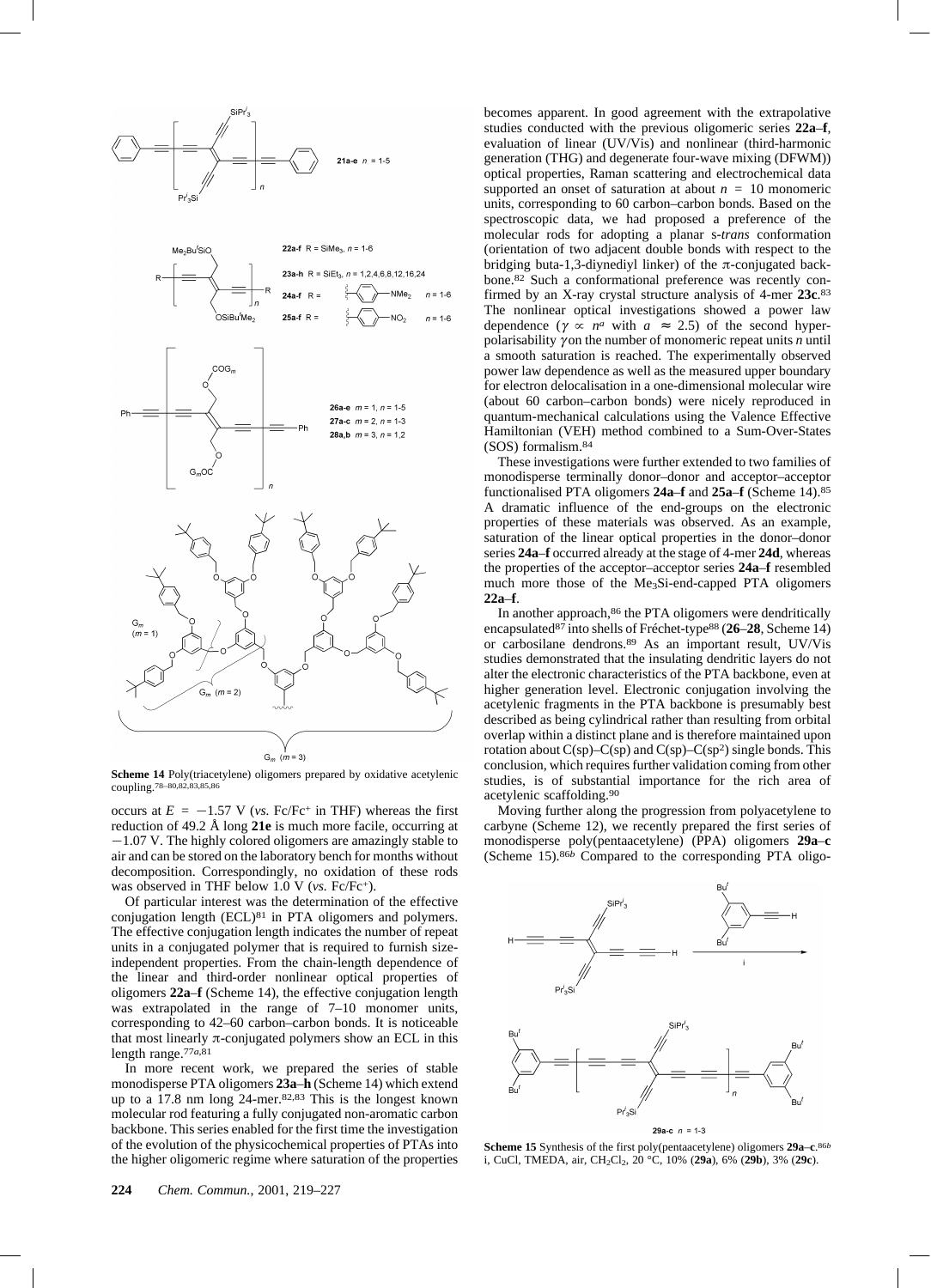mers **21a**–**e**, we find the PPA derivatives much more delicate in terms of stability and processability. Therefore, it will be interesting to see how much further we will be able to move synthetically along the backbone progression leading to carbyne.

#### **Hybrid systems**

TEEs and DEEs are readily combined with other building modules for further enhancement of advanced materials properties. We prepared by Sonogashira cross-coupling a large series of mixed oligomers with a spacer inserted between two DEE moieties (Scheme 16) and found that the resulting hybrid



Scheme 16 Incorporation of spacer moieties into DEE oligomers.<sup>91</sup>

systems featured properties not displayed by the individual components.91 Thus, the heterocyclic derivatives **30a**–**c** containing pyridine, pyrazine or thiophene spacers, respectively, showed a strong fluorescence emission (fluorescence quantum yields in CHCl<sub>3</sub> at 20 °C:  $\Phi$ <sub>F</sub>: 0.40 (**30a**), 0.65 (**30b**), 0.21 (**30c**)) which was present to a significant extent neither in DEE oligomers nor in the individual heteroaromatic spacer components. Pyridine derivative **30a** provided an interesting example of a molecular system, in which both the electronic absorption and emission characteristics can be reversibly switched as a function of pH. Upon protonation, the most intense electronic absorption band shifts from 337 to 380 nm and the fluorescence quantum yield decreases strongly from  $\Phi_F = 0.40$  to  $\Phi_F =$ 0.07.

In another study, the porphyrin–DEE hybrid rods **31a**–**c**, extending in length from 2.3 (**31a**) to 3.8 (**31b**) and 5.3 nm (**31c**), were prepared by synthetic routes featuring Sonogashira cross-couplings between *meso*-iodinated porphyrin components and DEE moieties as key steps (Scheme  $17$ ).<sup>92</sup> Both UV/Vis and



Scheme 17 Porphyrin–DEE hybrid molecular rods.<sup>92</sup>

electrochemical studies confirmed the existence of substantial electronic communication between the two porphyrins rings in **31b** across the *trans*-enediynediyl bridge. On the other hand, the spectra of **31b** and **31c** closely resemble each other, indicating

that saturation of the optical properties in the oligomeric series already occurs at the stage of 'dimeric' **31b**. Stationary voltammetric investigations in  $CH<sub>2</sub>Cl<sub>2</sub>$  showed that the terminal DEE substituents act as strong electron acceptors which induce large anodic shifts (up to  $\Delta E = 190$  mV) in the first, porphyrinbased reduction potential.

Finally, novel classes of organometallic macrocycles (such as **32**, Scheme 18)93 and long molecular rods have become



33a-f  $n = 1-6$ 

**Scheme 18** Novel organometallic macrocycles and molecular rods by Pt– TEE molecular scaffolding.93,95

available by Pt–TEE molecular scaffolding.94,95 The series of stable oligomers **33a**–**f** was prepared by oxidative Glaser–Hay oligomerisation under end-capping conditions. They extend in length from 3.3 (monomeric **33a**) to 12.1 nm (hexameric **33f**). Both linear and nonlinear optical properties of these compounds revealed an almost complete lack of  $\pi$ -electron conjugation along the linear backbones due to the insulating character of the Pt centers and the absence of  $\pi$ -character in the Pt–C(sp) bonds. Purification, separation and characterisation of these remarkable organic–inorganic hybrid materials reached the performance limits of currently available analytical and preparative gel permeation chromatography.

## **Conclusions**

Ten years after we started this research, tetraethynylethene (TEE) and (*E*)-diethynylethene ((*E*)-DEE) building blocks clearly represent one of the most versatile known molecular construction kits for the development of functional molecular architecture. Acetylenic scaffolding, starting from these modules, provided donor–acceptor substituted chromophores with exceptional optical nonlinearities, monodisperse poly(triacetylene) (PTA) oligomers with linearly  $\pi$ -conjugated all-carbon backbones expanding to unprecedented lengths, large carbon sheets with unusual chromophoric properties and a new class of light-driven molecular switches. This research has clearly contributed to expanding the limits in size and complexity of stable, monodisperse functional scaffolds that are accessible by organic synthesis. At the same time, it has advanced the fundamental knowledge of  $\pi$ -electron delocalisation in acetylenic molecular architecture. Only the tip of an immense 'iceberg' of structural diversity accessible through TEE and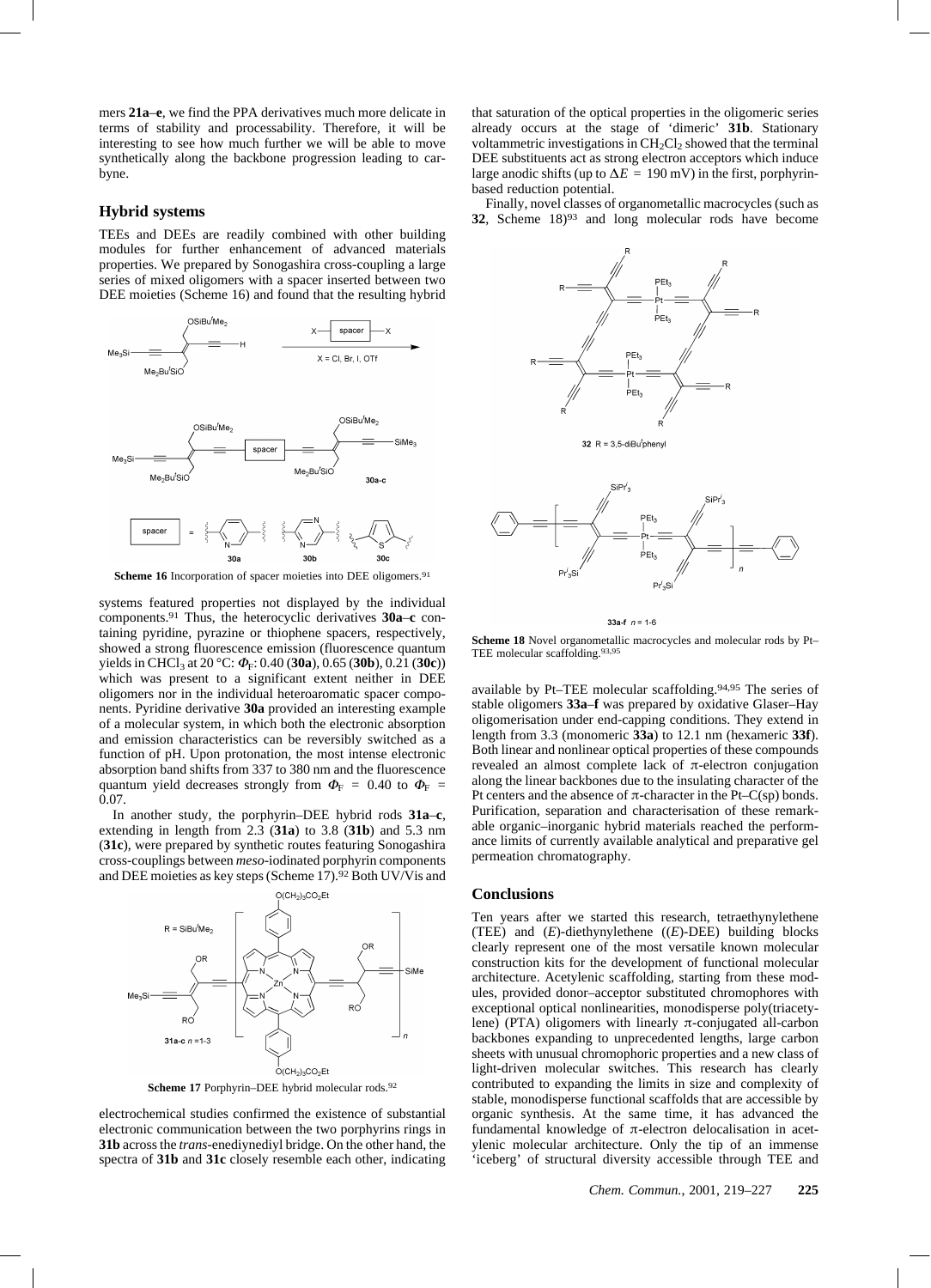DEE scaffolding has been explored today, and this chemistry will undoubtfully provide in the future many new classes of chromophores with multinanometer dimensions which could find use in optoelectronic devices and in the development of molecular-scale electronic circuitry.

I thank the many co-workers and collaborators for their enthusiastic contributions to this research; their names are included in the literature references. Funding for this work was provided by the Swiss National Science Foundation and the ETH research council (TEMA grant and joint grant with Professor P. Günter).

#### **Notes and references**

- 1 C. Glaser, *Ber. Dtsch. Chem. Ges.*, 1869, **2**, 422.
- 2 P. Siemsen, R. C. Livingston and F. Diederich, *Angew. Chem., Int. Ed.*, 2000, **39**, 2632.
- 3 A. Baeyer, *Ber. Dtsch. Chem. Ges.*, 1885, **18**, 674.
- 4 G. Eglinton and A. R. Galbraith, *Chem. Ind. (London)*, 1956, 737.
- 5 F. Sondheimer and R. Wolovsky, *J. Am. Chem. Soc.*, 1959, **81**, 1771.
- 6 F. Sondheimer, *Pure Appl. Chem.*, 1963, **7**, 363.
- 7 F. Sondheimer, *Acc. Chem. Res.*, 1972, **5**, 81.
- 8 H. A. Staab, J. Ipaktschi and A. Nissen, *Chem. Ber.*, 1971, **104**, 1182.
- 9 M. Nakagawa, *Angew. Chem., Int. Ed.*, 1979, **18**, 202.
- 10 A. S. Hay, *J. Org. Chem.*, 1962, **27**, 3320.
- 11 W. Chodkiewicz and P. Cadiot, *C. R. Hebd. Séances Acad. Sci.*, 1955, **241**, 1055.
- 12 *Metal-catalyzed Cross-coupling Reactions*, ed. F. Diederich and P. J. Stang, Wiley-VCH, Weinheim, 1998.
- 13 U. H. F. Bunz and L. Kloppenburg, *Angew. Chem., Int. Ed.*, 1999, **38**, 478.
- 14 H. W. Kroto, J. R. Heath, S. C. O'Brien, R. F. Curl and R. E. Smalley, *Nature*, 1985, **318**, 162.
- 15 F. Diederich and Y. Rubin, *Angew. Chem., Int. Ed.*, 1992, **31**, 1101.
- 16 F. Diederich, *Nature*, 1994, **369**, 199.
- 17 F. Diederich, Y. Rubin, C. B. Knobler, R. L. Whetten, K. E. Schriver, K. N. Houk and Y. Li, *Science*, 1989, **245**, 1088.
- 18 S. W. McElvany, M. M. Ross, N. S. Goroff and F. Diederich, *Science*, 1993, **259**, 1594.
- 19 N. S. Goroff, *Acc. Chem. Res.*, 1996, **29**, 77.
- 20 A. T. Balaban, *Comput. Math. Applic.*, 1989, **17**, 397.
- 21 R. Gleiter and R. Merger, in *Modern Acetylene Chemistry*, ed. P. J. Stang and F. Diederich, VCH, Weinheim, 1995, p. 285.
- 22 L. T. Scott and M. J. Cooney, in ref. 21, p. 321.
- 23 U. H. F. Bunz, Y. Rubin and Y. Tobe, *Chem. Soc. Rev.*, 1999, **28**, 107.
- 24 J. S. Moore, *Acc. Chem. Res.*, 1997, **30**, 402.
- 25 W. J. Youngs, C. A. Tessier and J. D. Bradshaw, *Chem. Rev.*, 1999, **99**, 3153.
- 26 R. J. Puddephatt, *Chem. Commun.*, 1998, 1055.
- 27 M. A. Reed and J. M. Tour, *Sci. Am.*, 2000, **282**, (6), 86.
- 28 H. Hopf, *Classics in Hydrocarbon Chemistry*, Wiley-VCH, Weinheim, 2000.
- 29 A. de Meijere and S. I. Kozhushkov, *Top. Curr. Chem.*, 1999, **201**, 1.
- 30 F. Diederich and L. Gobbi, *Top. Curr. Chem.*, 1999, **201**, 43.
- 31 M. M. Haley, J. J. Park and S. C. Brand, *Top. Curr. Chem.*, 1999, **201**, 81.
- 32 U. H. F. Bunz, *Top. Curr. Chem.*, 1999, **201**, 131.
- 33 Y. Hori, K. Noda, S. Kobayashi and H. Taniguchi, *Tetrahedron Lett.*, 1969, 3563.
- 34 H. Hopf, M. Kreutzer and P. G. Jones, *Chem. Ber.*, 1991, **124**, 1471.
- 35 (*a*) H. Hauptmann, *Angew. Chem., Int. Ed.*, 1975, **14**, 498; (*b*) H. Hauptmann, *Tetrahedron*, 1976, **32**, 1293.
- 36 Y. Rubin, C. B. Knobler and F. Diederich, *Angew. Chem., Int. Ed.*, 1991, **30**, 698.
- 37 R. R. Tykwinski and F. Diederich, *Liebigs Ann./Recueil*, 1997, 649.
- 38 J. Anthony, A. M. Boldi, Y. Rubin, M. Hobi, V. Gramlich, C. B. Knobler, P. Seiler and F. Diederich, *Helv. Chim. Acta*, 1995, **78**, 13.
- 39 M. Schreiber, J. Anthony, F. Diederich, M. E. Spahr, R. Nesper, M. Hubrich, F. Bommeli, L. Degiorgi, P. Wachter, P. Kaatz, C. Bosshard, P. Günter, M. Colussi, U. W. Suter, C. Boudon, J.-P. Gisselbrecht and M. Gross, *Adv. Mater.*, 1994, **6**, 786. Although the Stille coupling described in the original work provides better yields, we prefer using the Sonogashira cross-coupling shown in Scheme 2.
- 40 (*a*) G. Hynd, G. B. Jones, G. W. Plourde, II and J. M. Wright, *Tetrahedron Lett.*, 1999, **40**, 4481; (*b*) G. B. Jones, J. M. Wright, G. W. Plourde, II, G. Hynd, R. S. Huber and J. E. Mathews, *J. Am. Chem. Soc.*, 2000, **122**, 1937.
- 41 R. R. Tykwinski, F. Diederich, V. Gramlich and P. Seiler, *Helv. Chim. Acta*, 1996, **79**, 634.
- 42 R. G. Bergman, *Acc. Chem. Res.*, 1973, **6**, 25.
- 43 K. C. Nicolaou and W.-M. Dai, *Angew. Chem., Int. Ed.*, 1991, **30**, 1387.
- 44 For X-ray crystal structures, see for example: (*a*) ref. 38; (*b*) R. R. Tykwinski, A. Hilger, F. Diederich, H. P. Lüthi, P. Seiler, V. Gramlich, J.-P. Gisselbrecht, C. Boudon and M. Gross, *Helv. Chim. Acta*, 2000, **83**, 1484; (*c*) R. R. Tykwinski, M. Schreiber, R. P. Carlon and F. Diederich, *Helv. Chim. Acta*, 1996, **79**, 2249; (*d*) J.-F. Nierengarten, M. Schreiber, F. Diederich and V. Gramlich, *New. J. Chem.*, 1996, **20**, 1273; (*e*) R. E. Martin, U. Gubler, C. Boudon, V. Gramlich, C. Bosshard, J.-P. Gisselbrecht, P. Günter, M. Gross and F. Diederich, *Chem. Eur. J.*, 1997, **3**, 1505; (*f*) R. R. Tykwinski, M. Schreiber, V. Gramlich, P. Seiler and F. Diederich, *Adv. Mater.*, 1996, **8**, 226.
- 45 For theoretical calculations, see: (*a*) B. Ma, Y. Xie and H. F. Schaefer III, *Chem. Phys. Lett.*, 1992, **191**, 521; (*b*) B. Ma, H. M. Sulzbach, Y. Xie and H. F. Schaefer III, *J. Am. Chem. Soc.*, 1994, **116**, 3529; (*c*) A. Hilger, J.-P. Gisselbrecht, R. R. Tykwinski, C. Boudon, M. Schreiber, R. E. Martin, H. P. Lüthi, M. Gross and F. Diederich, *J. Am. Chem. Soc.*, 1997, **119**, 2069.
- 46 C. Boudon, J.-P. Gisselbrecht, M. Gross, J. Anthony, A. M. Boldi, R. Faust, T. Lange, D. Philp, J.-D. van Loon and F. Diederich, *J. Electroanal. Chem.*, 1995, **394**, 187.
- 47 For attempted reactions at the central double bond of TEE derivatives, see for example: T. Lange, J.-D. van Loon, R. R. Tykwinski, M. Schreiber and F. Diederich, *Synthesis*, 1996, 537.
- 48 Epoxide **5** was characterised by X-ray crystallography; T. Lange, ETH Dissertation No. 12036, Zürich 1997.
- 49 (*a*) F. Diederich, D. Philp and P. Seiler, *J. Chem. Soc., Chem. Commun.*, 1994, 205; (*b*) D. Philp, V. Gramlich, P. Seiler and F. Diederich, *J. Chem. Soc., Perkin Trans. 2*, 1995, 875.
- 50 H. Taniguchi, K. Hayashi, K. Nishioka, Y. Hori, M. Shiro and T. Kitamura, *Chem. Lett.*, 1994, 1921.
- 51 R. E. Martin, J. Bartek, F. Diederich, R. R. Tykwinski, E. C. Meister, A. Hilger and H. P. Lüthi, *J. Chem. Soc., Perkin Trans. 2*, 1998, 233.
- 52 H. Meier, *Angew. Chem., Int. Ed.*, 1992, **31**, 1399.
- 53 S. Malkin and E. Fischer, *J. Phys. Chem.*, 1962, **66**, 2482.
- 54 For examples of thermally bistable, fully light-driven switches, see: (*a*) S. Kobatake, M. Yamada, T. Yamada and M. Irie, *J. Am. Chem. Soc.*, 1999, **121**, 8450; (*b*) A. Fernandez-Acebes and J.-M. Lehn, *Chem. Eur. J.*, 1999, **5**, 3285; (*c*) E. M. Geertsema, A. Meetsma and B. L. Feringa, *Angew. Chem., Int. Ed.*, 1999, **38**, 2738; (*d*) Y. Yokoyama, T. Iwai, N. Kera, I. Hitomi and Y. Kurita, *Chem. Lett.*, 1990, 263.
- 55 V. Balzani, M. Gomez-Lopez and J. F. Stoddart, *Acc. Chem. Res.*, 1998, **31**, 405.
- 56 L. Gobbi, P. Seiler, F. Diederich and V. Gramlich, *Helv. Chim. Acta*, 2000, **83**, 1711.
- 57 L. Gobbi, P. Seiler and F. Diederich, *Angew. Chem., Int. Ed.*, 1999, **38**, 674.
- 58 S. Gierisch and J. Daub, *Chem. Ber.*, 1989, **122**, 69.
- 59 S. Lecomte, U. Gubler, M. Jäger, C. Bosshard, G. Montemezzani, P. Günter, L. Gobbi and F. Diederich, *Appl. Phys. Lett.*, 2000, **77**, 921.
- 60 (*a*) C. Bosshard, R. Spreiter, P. Günter, R. R. Tykwinski, M. Schreiber and F. Diederich, *Adv. Mater.*, 1996, **8**, 231; (*b*) R. R. Tykwinski, U. Gubler, R. E. Martin, F. Diederich, C. Bosshard and P. Günter, *J. Phys. Chem. B*, 1998, **102**, 4451.
- 61 R. Spreiter, C. Bosshard, G. Knöpfle, P. Günter, R. R. Tykwinski, M. Schreiber and F. Diederich, *J. Phys. Chem. B*, 1998, **102**, 29.
- 62 J. J. Wolff, F. Siegler, R. Matschiner and R. Wortmann, *Angew. Chem., Int. Ed.*, 2000, **39**, 1436.
- 63 C. Bosshard, K. Sutter, P. Pretre, J. Hulliger, M. Flörsheimer, P. Kaatz and P. Günter, *Organic Nonlinear Optical Materials*, Gordon and Breach, Basel, 1995.
- 64 U. Gubler, R. Spreiter, C. Bosshard, P. Günter, R. R. Tykwinski and F. Diederich, *Appl. Phys. Lett.*, 1998, **73**, 2396.
- 65 J. Anthony, C. B.Knobler and F. Diederich, *Angew. Chem., Int. Ed.*, 1993, **32**, 406.
- 66 J. Anthony, A. M. Boldi, C. Boudon, J.-P. Gisselbrecht, M. Gross, P. Seiler, C. B. Knobler and F. Diederich, *Helv. Chim. Acta*, 1995, **78**, 797.
- 67 S. Eisler and R. R. Tykwinski, *Angew. Chem., Int. Ed.*, 1999, **38**, 1940.
- 68 A. M. Boldi and F. Diederich, *Angew. Chem., Int. Ed.*, 1994, **33**, 468.
- 69 M. Schreiber, R. R. Tykwinski, F. Diederich, R. Spreiter, U. Gubler, C. Bosshard, I. Poberaj, P. Günter, C. Boudon, J.-P. Gisselbrecht, M. Gross, U. Jonas and H. Ringsdorf, *Adv. Mater.*, 1997, **9**, 339.
- 70 For the first report on a TEE dimer, see: A. M. Boldi, J. Anthony, C. B. Knobler and F. Diederich, *Angew. Chem., Int. Ed.*, 1992, **31**, 1240.
- 71 J. A. Walker, S. P. Bitler and F. Wudl, *J. Org. Chem.*, 1984, **49**, 4733.